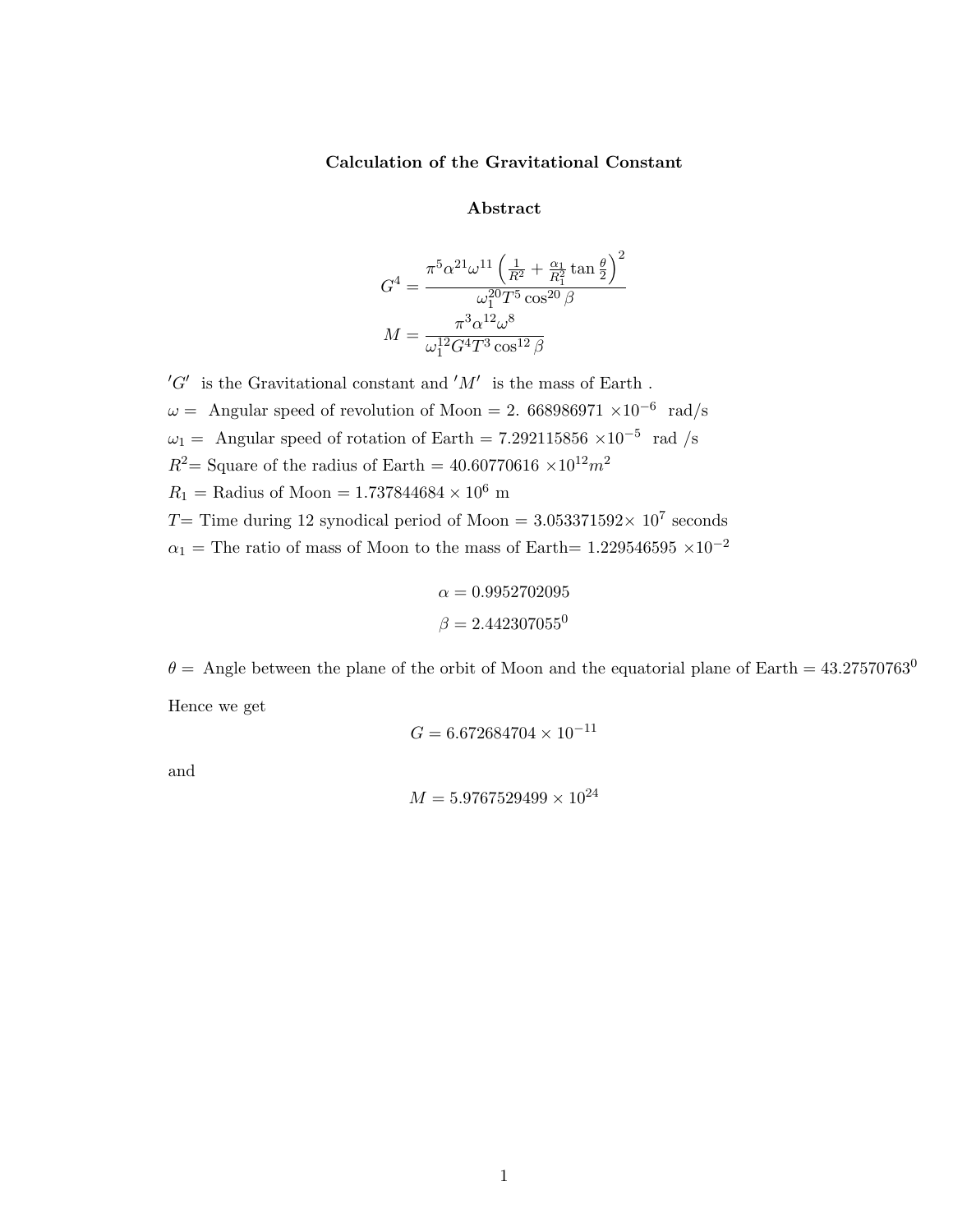# Calculation of the Gravitational Constant

1. Angular Speed of Revolution of Moon : −

The time period of revolution of Moon is

$$
T = 27.3216615
$$
 days

One day  $= 23$  hours 56 minutes 4.09053 seconds

 $= 23.93446959$  hours

So , the angular speed of revolution of Moon is

$$
w = \frac{2\pi}{T}
$$
  
= 2.668986971 × 10<sup>-6</sup> rad/s

2. Angular Speed of Rotation of Earth : -

The time period of rotation of Earth is

 $T = 23$  hours 56 minutes 4.09053 seconds  $= 23.93446959$  hours

So , the angular speed of rotation of Earth is

$$
w = \frac{2\pi}{T}
$$
  
= 7.292115856 × 10<sup>-5</sup> rad/s

3. Mass of Moon :-

The mass of Earth is

$$
M_1 = 5.977 \times 10^{24} kg
$$

and the mass of Moon is

$$
M_2=7.349\times 10^{22} kg
$$

The ratio of mass of Earth to the mass of Moon is

$$
M = \frac{M_1}{M_2}
$$
  
= 81.33079331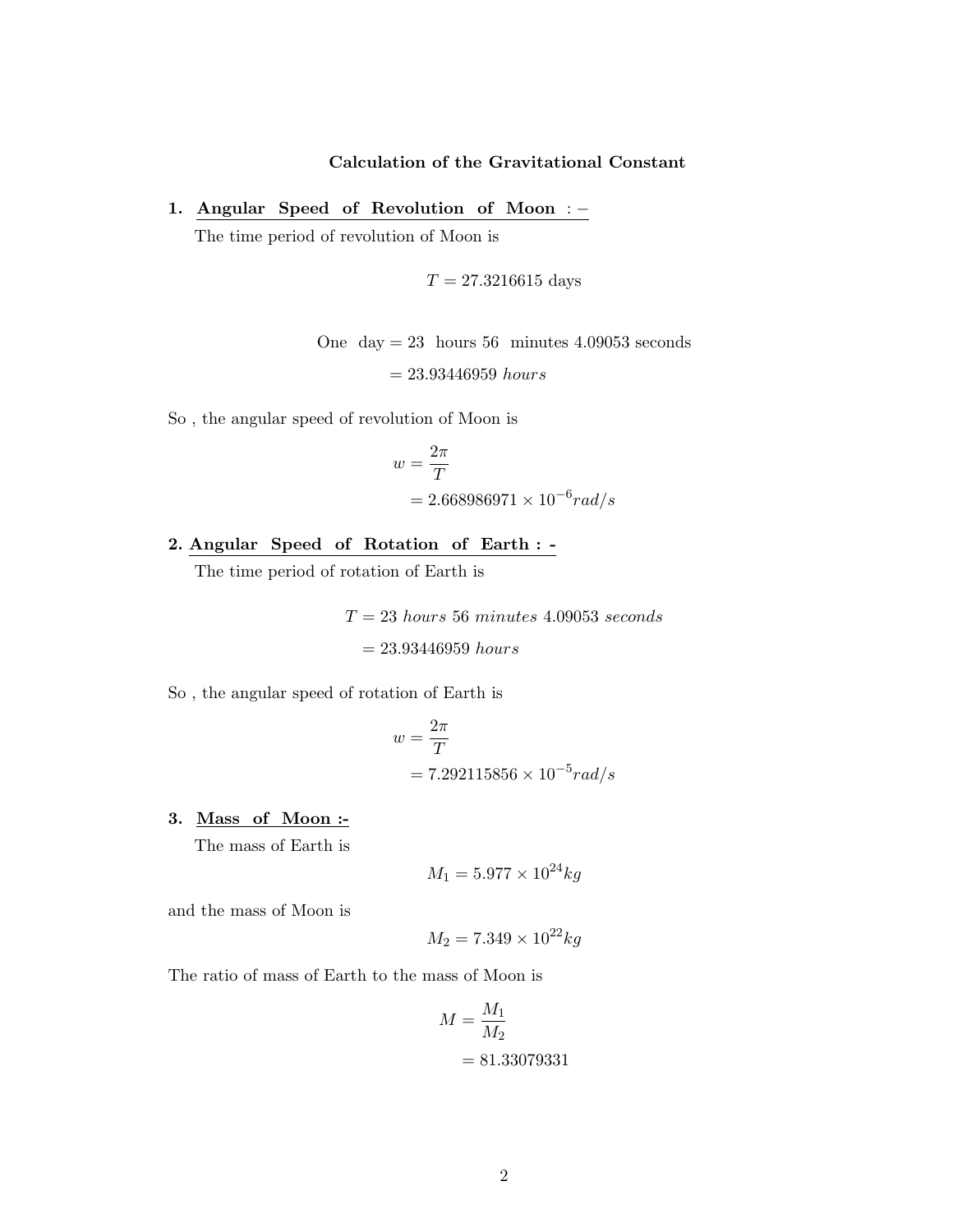We determine the mass of Moon by using the formula

$$
\sqrt{M}=\frac{w_1^2R\,\cos\,\theta}{w_2^2a}
$$

where  $'M'$  is the ratio of mass of Earth to the mass of Moon,  $'w'_1$  is the angular speed of rotation of Earth,  $w_2'$  is the angular speed of revolution of Moon,  $a'$  is the mean distance of Moon from Earth, 'R' is the equatorial radius of Earth and  $\theta'$  is the angle between the plane of the orbit of Moon and the equatorial plane of Earth.

∴ cosθ = √ Mw<sup>2</sup> 2 a w2 1R .............................(1)

#### 4. Radius of Earth :-

The equatorial and polar radii of Earth are respectively given by

$$
a=6.37814\times 10^6 m
$$

and

$$
b = 6.356755 \times 10^6 m
$$

So, the mean radius of Earth is

$$
R_1 = \frac{2a + b}{3}
$$
  
= 6.371011667 × 10<sup>6</sup>m

Let  $\alpha'$  be the eccentric angle of the mean radius  $\Delta R'_1$  of Earth

$$
\therefore R_1^2 = a^2 \cos^2 \alpha + b^2 \sin^2 \alpha
$$
  
\n
$$
\therefore \cos^2 \alpha = \frac{R_1^2 - b^2}{a^2 - b^2}
$$
  
\n= 0.6662935167  
\n
$$
\therefore \cos \alpha = 0.8162680422
$$
  
\n
$$
\therefore \alpha = 35.28706334^o
$$

is the eccentric angle of the mean radius of Earth.

The angle between the planes of the orbits of Moon and Sun

$$
= 5.1453964o
$$

$$
\therefore \frac{5.1453964o}{2} = 2.5726982o
$$

$$
= \alpha_1(s \ a \ y)
$$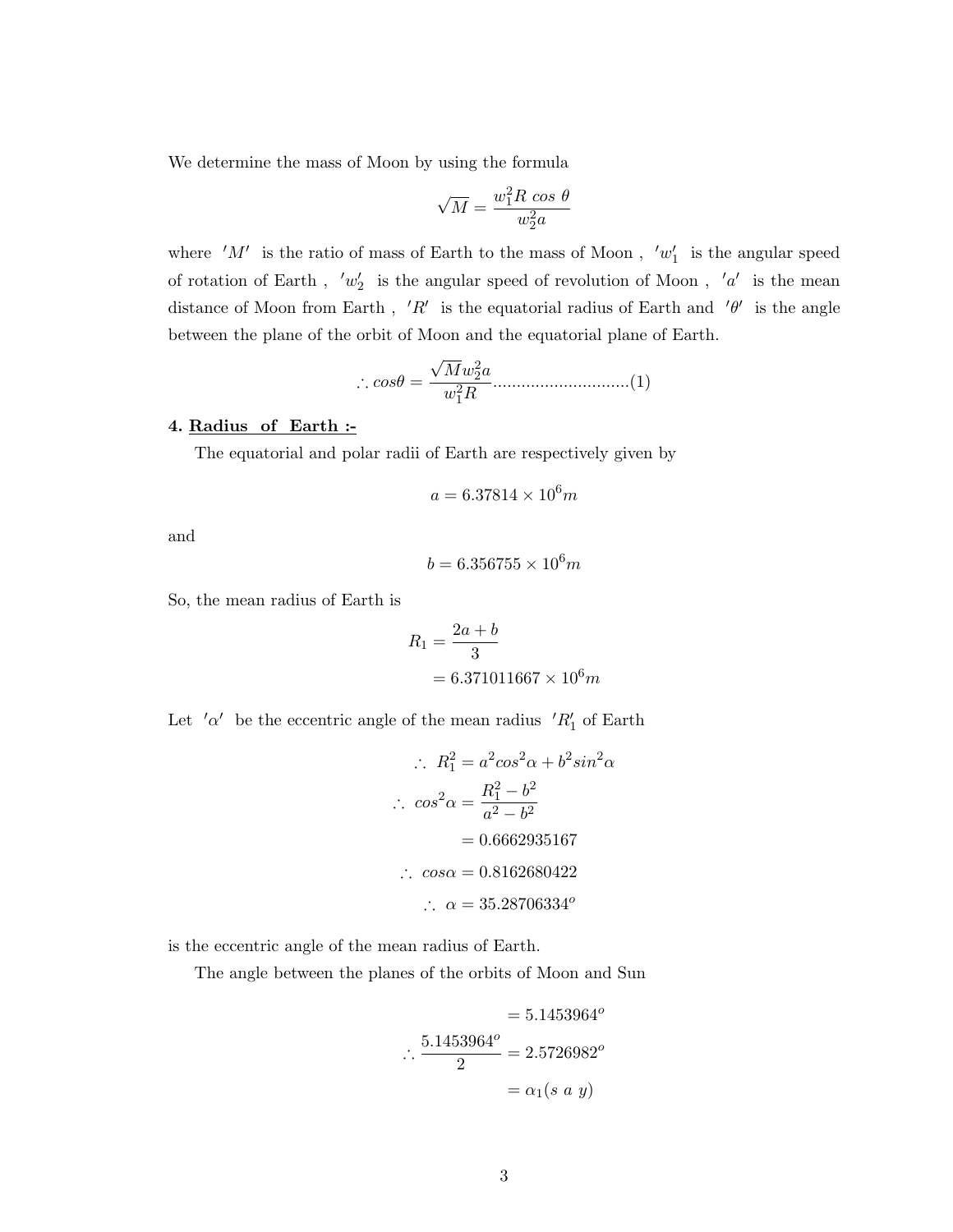The angle of inclination of Moon is

$$
\alpha_2 = 1^{\circ} 32' 32.7''
$$
  
= 1.542416667°  

$$
\therefore \alpha - (\alpha_1 + \alpha_2) = 31.171948473^{\circ}
$$
  
=  $\theta(s \ a \ y)$ 

The radius 'R' of Earth for its ecentric angle ' $\theta$ ' is given by

$$
R^{2} = a^{2} \cos^{2} \theta + b^{2} \sin^{2} \theta
$$

$$
= 40.60770616 \times 10^{12} m^{2}
$$

#### 5. Radius of Moon : -

Let  $'a'$  be the mean distance of Moon from Earth. The radius of Moon at its mean distance from Earth is

$$
\theta = 15' 32.58''
$$

$$
= 0.25905^o
$$

Hence , the radius of Moon is

$$
R = a \times \theta \times \frac{\pi}{180^o}
$$

#### 6. Mean Distance of Moon from Earth : -

The length of the mean sidereal day is

 $t_1=23 \; hours \; 56 \; minutes \; 4.09053 \; seconds$  $= 23.93446959$  hours

The length of the mean solar day is

 $t_2 = 24$  hours 3 minutes 56.55537 seconds  $= 24.06570983$  hours

The length of the nodical month ( node to node ) is

$$
T_1 = 27.2122207 \; days
$$

The length of the sidereal month (fixed star to fixed star) is

$$
T_2 = 27.3216615 \; days
$$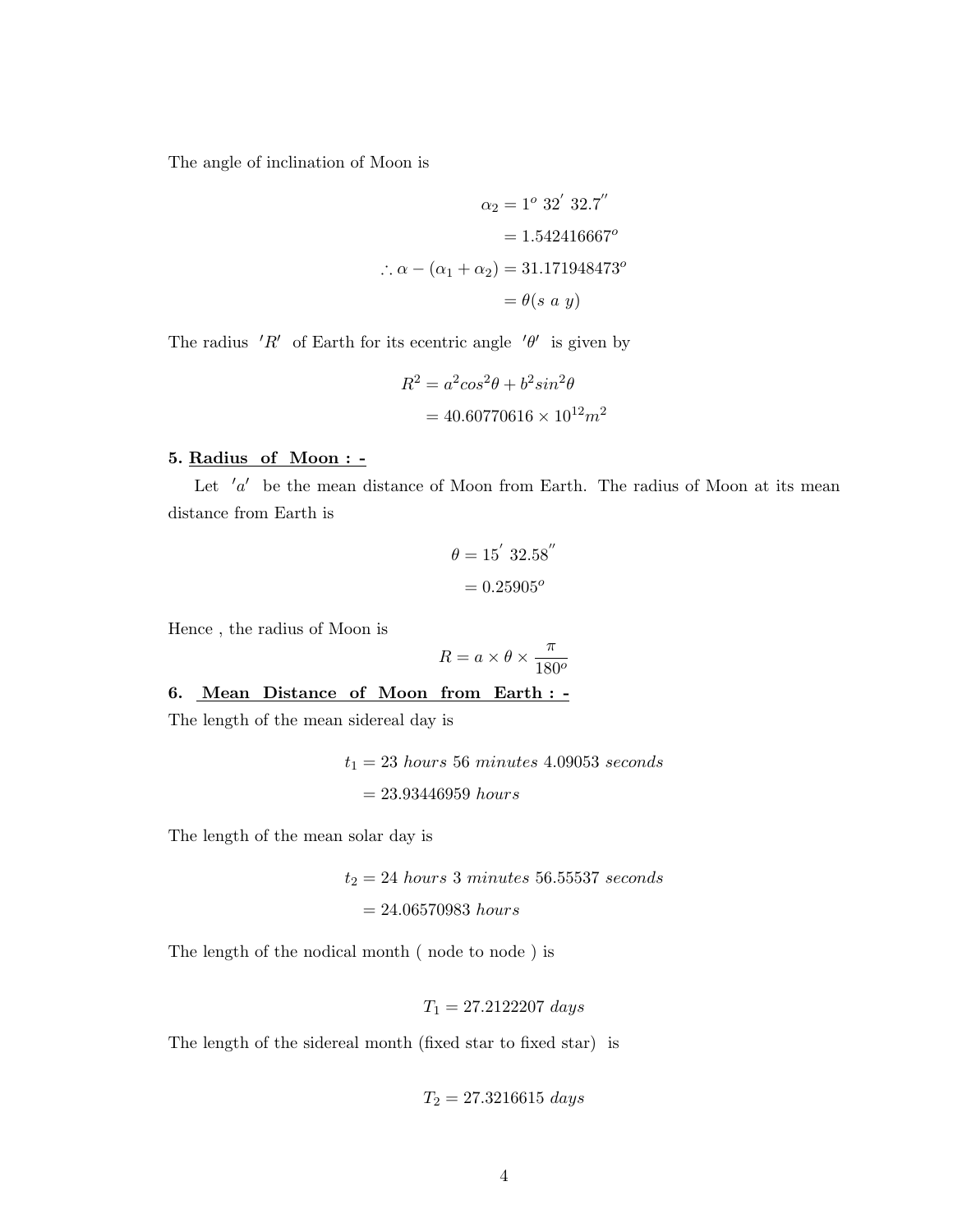The geometric mean of  $\frac{t_1}{t_1}$  $t_2$ and  $\frac{T_1}{T_1}$  $\frac{1}{T_2}$  is

$$
\alpha = \sqrt{\frac{t_1}{t_2} \times \frac{T_1}{T_2}}
$$

$$
= 0.9952702095
$$

The distance  $'d'$  of Moon from Earth is given by

$$
d^3 = \frac{GM}{w^2}
$$

where  $'M'$  is the mass of Earth,  $'w'$  is the angular speed of revolution of Moon and  $'G'$ being the Gravitational constant .

$$
\therefore d = \frac{(GM)^{\frac{1}{3}}}{w^{\frac{2}{3}}}
$$

Hence, the mean distance of Moon from Earth is

a = d α = (GM) 1 3 αw 2 3 ...........................(2)

### 7. Gravitational Constant:-

Now ,

 $w^2a \alpha g^2$ 

and

$$
w \alpha g^2
$$

where 'w' is the angular speed of revolution of Moon, 'a' is its mean distance from Earth and  $'g'$  is the acceleration due to gravity of both Earth and Moon.

$$
\therefore G = \frac{w^3 a}{g^2}
$$

where  $'G'$  is the Gravitational constant.

We write ,

$$
\frac{g - g_0}{g_1} = \tan\frac{\theta}{2}
$$

where  $'g'$  is the acceleration due to gravity of both Earth and Moon,  $'g'_{0}$  is the acceleration due to gravity of Earth,  $'g'_1$  is the acceleration due to gravity of Moon and  $' \theta'$  is the angle between the plane of the orbit of Moon and the equational plane of Earth .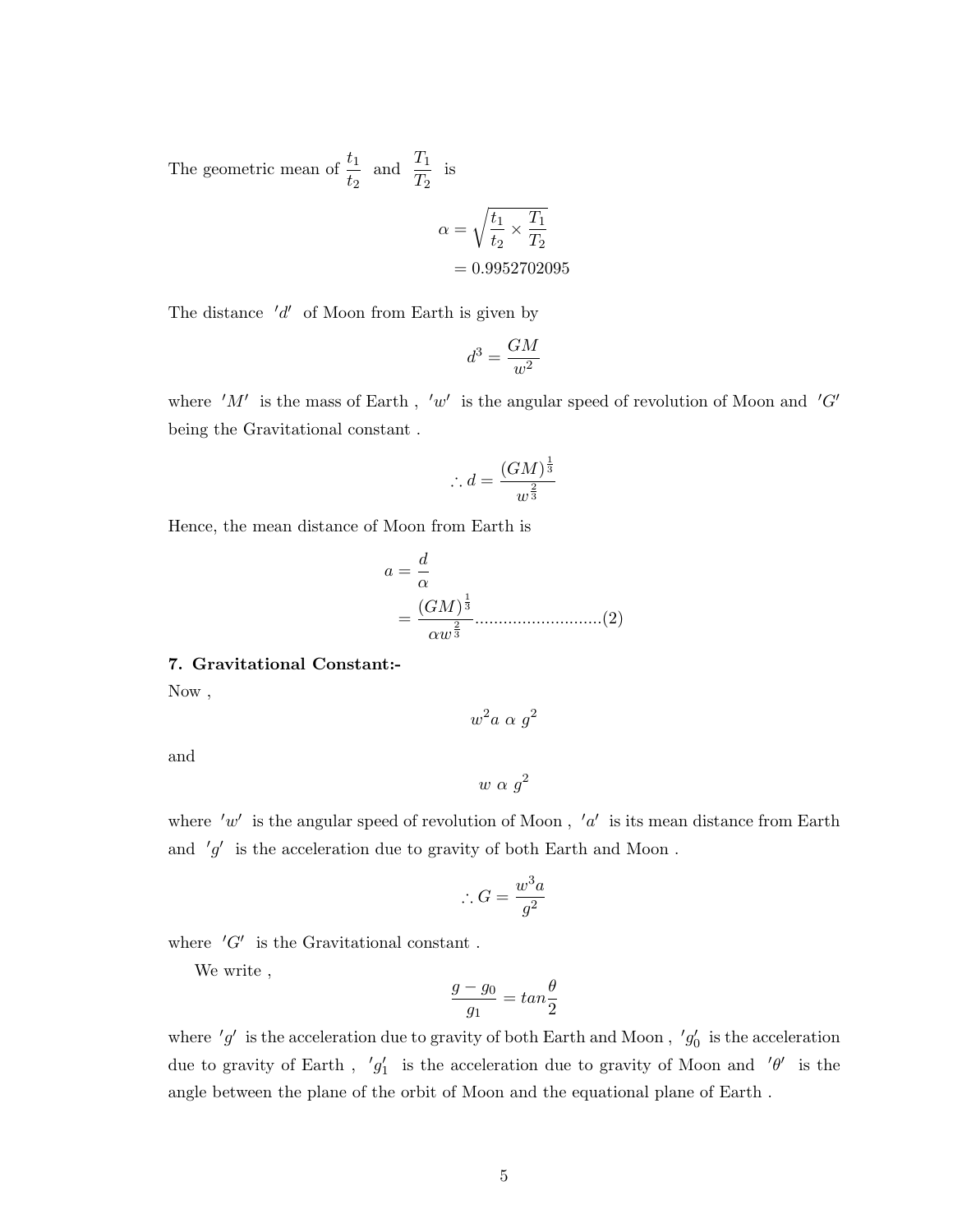The mass of Earth is

$$
M = 5.977 \times 10^{24} kg
$$

and the mass of Moon is

$$
M_1 = 7.349 \times 10^{22} kg
$$

The ratio of mass of Moon to the mass of Earth is

$$
\alpha_1 = \frac{M_1}{M}
$$
  
= 1.229546595 × 10<sup>-2</sup>

We have

$$
g = g_0 + g_1 \tan \frac{\theta}{2}
$$
  
= 
$$
\frac{GM}{R^2} + \frac{GM_1}{R_1^2} \tan \frac{\theta}{2}
$$

where  $'R'$  is the radius of Earth and  $'R'_1$  is the radius of Moon

$$
\therefore g = \frac{GM}{R^2} + \frac{G\alpha_1 M}{R_1^2} \tan\frac{\theta}{2}
$$

Hence ,

$$
G = \frac{w^3 a}{g^2}
$$
  
= 
$$
\frac{w^3 a}{\left(\frac{GM}{R^2} + \frac{G\alpha_1 M}{R_1^2} \tan\frac{\theta}{2}\right)^2}
$$
  
= 
$$
\frac{w^3 (GM)^{\frac{1}{3}}}{\alpha w^{\frac{2}{3}} G^2 M^2 \left(\frac{1}{R^2} + \frac{\alpha_1}{R_1^2} \tan\frac{\theta}{2}\right)^2}
$$
 (using equation (2))  

$$
\therefore G^{\frac{8}{3}} = \frac{w^{\frac{7}{3}}}{\alpha M^{\frac{5}{3}} \left(\frac{1}{R^2} + \frac{\alpha_1}{R_1^2} \tan\frac{\theta}{2}\right)^2}
$$
........(3)

The unit of  $\frac{w^3a}{2}$  $\frac{\partial}{\partial q^2}$  in the R.H.S. of the equation

$$
G = \frac{w^3 a}{g^2}
$$

is

$$
\frac{\frac{1}{s^3} \cdot m}{(m/s^2)^2} = \frac{s}{m}
$$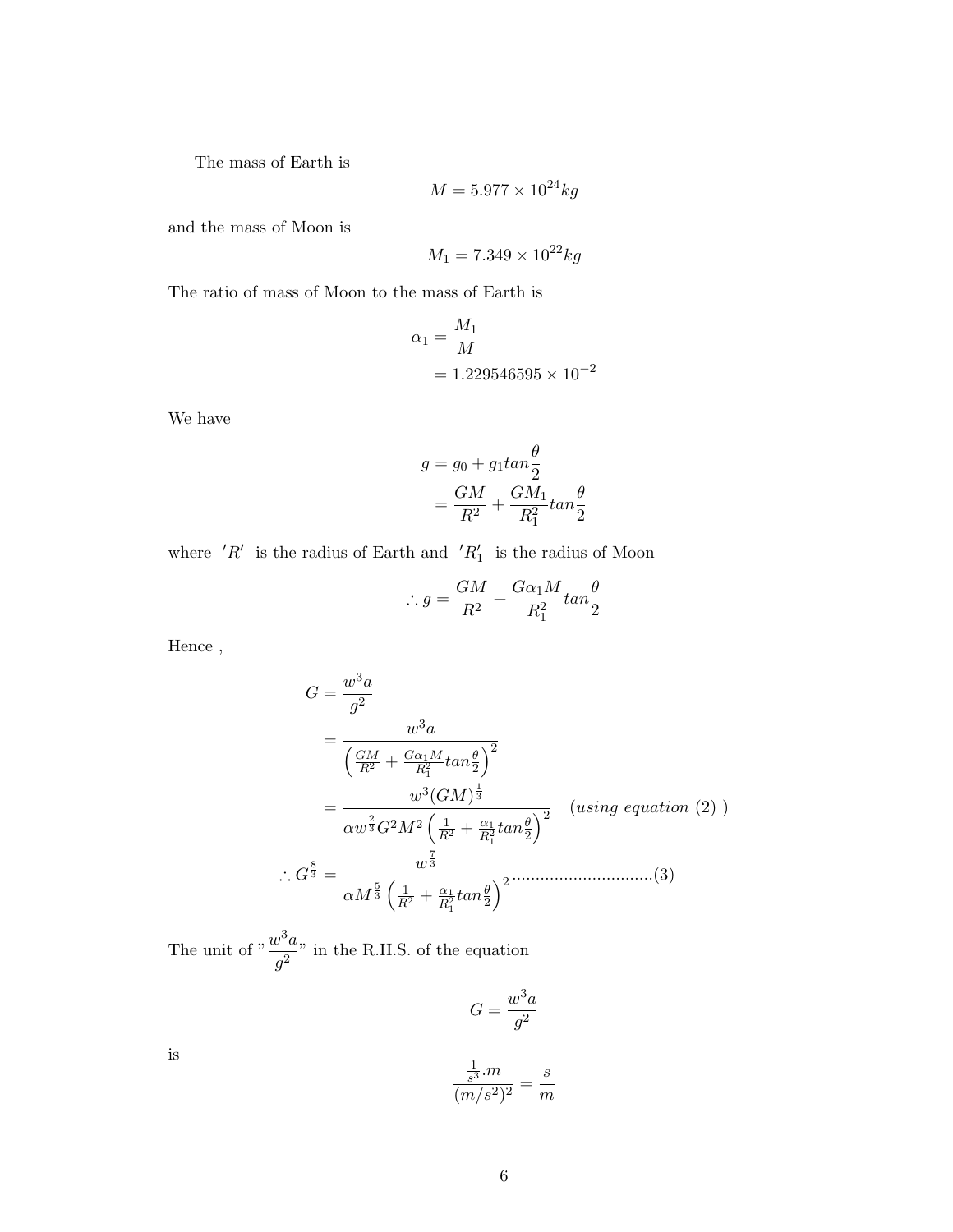But, the unit of the Gravitational constant  $'G'$  is

$$
\frac{N.m^2}{kg^2} = \frac{kg.m}{s^2} \cdot \frac{m^2}{kg^2}
$$

$$
= \frac{m^3}{s^2.kg}
$$

So, in order to transfer  $'s/m'$  to  $"\frac{m^3}{s^2.kg}"$ ; we should have to multiply  $'s/m'$  with  $"\frac{m^4}{s^3.kg}"$ We write ,

$$
\frac{(w_1 a \cos \beta)^4 T}{\pi M} = 1
$$

where  $'M'$  is the mass of Earth,  $'w'_1$  is its angular speed of rotation,  $'a'$  is the mean distance of Moon from Earth,  $'T'$  being the time during 12 synodical period of Moon and  $\beta'$  is an angle of derivation. Thus, the unit of the L.H.S. of the above equation becomes  $\mu$   $m^4$  $rac{m^4}{s^3.kg}$  ". Hence, multiplying it with  $\frac{w^3a}{g^2}$  $\frac{\partial}{\partial q}$  of the equation

$$
G = \frac{w^3 a}{g^2}
$$

we get the desired unit of  $'G'$  without the change of its numerical value.

Henceforth, there should not be any confusion about the dimension of  $'G'$ .

As a result of it we get

$$
M = \frac{(w_1 a \cos \beta)^4 T}{\pi}
$$
  
= 
$$
\frac{w_1^4 (GM)^{\frac{4}{3}} T \cos^4 \beta}{\pi \alpha^4 w^{\frac{8}{3}}} (using \ equation (2))
$$

∴ M<sup>−</sup> <sup>1</sup> <sup>3</sup> = w 4 <sup>1</sup>G 4 <sup>3</sup> T cos4β πα4w 8 3 or, M 1 <sup>3</sup> = πα4w 8 3 w4 <sup>1</sup>G 4 <sup>3</sup> T cos4β − − − − − − − − − −(4) ∴ M 5 <sup>3</sup> = π 5α <sup>20</sup>w 40 3 w<sup>20</sup> <sup>1</sup> G 20 <sup>3</sup> T5cos20β − − − − − − − − − (5)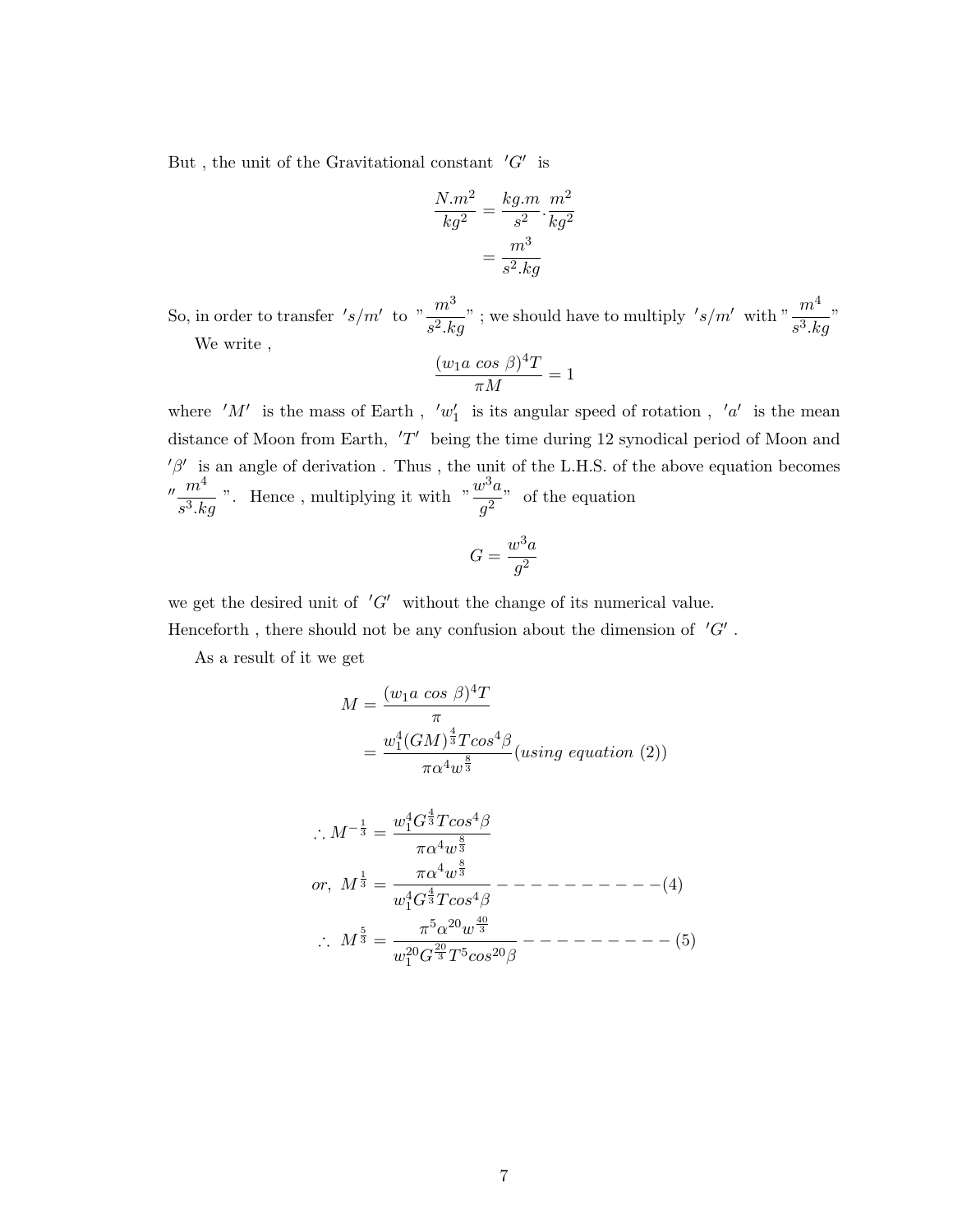Using equation  $(5)$  in equation  $(3)$  we have

$$
G^{\frac{8}{3}} = \frac{w^{\frac{7}{3}}w_1^{20}G^{\frac{20}{3}}T^5cos^{20}\beta}{\alpha\pi^5\alpha^{20}w^{\frac{40}{3}}\left(\frac{1}{R^2} + \frac{\alpha_1}{R_1^2}tan\frac{\theta}{2}\right)^2}
$$

$$
= \frac{w_1^{20}G^{\frac{20}{3}}T^5cos^{20}\beta}{\pi^5\alpha^{21}w^{11}\left(\frac{1}{R^2} + \frac{\alpha_1}{R_1^2}tan\frac{\theta}{2}\right)^2}
$$

$$
\therefore G^4 = \frac{\pi^5\alpha^{21}w^{11}\left(\frac{1}{R^2} + \frac{\alpha_1}{R_1^2}tan\frac{\theta}{2}\right)^2}{w_1^{20}T^5cos^{20}\beta} - --- --- --- (6)
$$

Let us derive the angle  $\beta$ . Recall that we have the radius  $'R'$  of Earth given by

$$
R^2 = 40.60770616 \times 10^{12} m^2
$$

and the eccentric angle of  $'R'$  is

$$
\beta_1=31.171948473^o
$$

The angle of inclination of Moon is

$$
\beta_2 = 1^{\circ} 32' 32.7''
$$

$$
= 1.542416667^{\circ}
$$

The angle between the geographic and magnetic meridians of Earth is

$$
\beta_3=17^o
$$

The angle between the planes of the orbits of Moon and Sun is

$$
\beta_4 = 5.1453964^o
$$
  

$$
\therefore \beta = \frac{\beta_4}{2} \cos(\beta_3 + \beta_2 \cos \beta_1) = 2.442307055^o
$$

The synodical period of Moon is

$$
T_0 = 29.5305888 \; days
$$
  
One day = 23 hours 56 minutes 4.09053 seconds  
= 23.93446959 hours  

$$
\therefore T = 12 \times T_0
$$

$$
= 3.053371592 \times 10^7 seconds
$$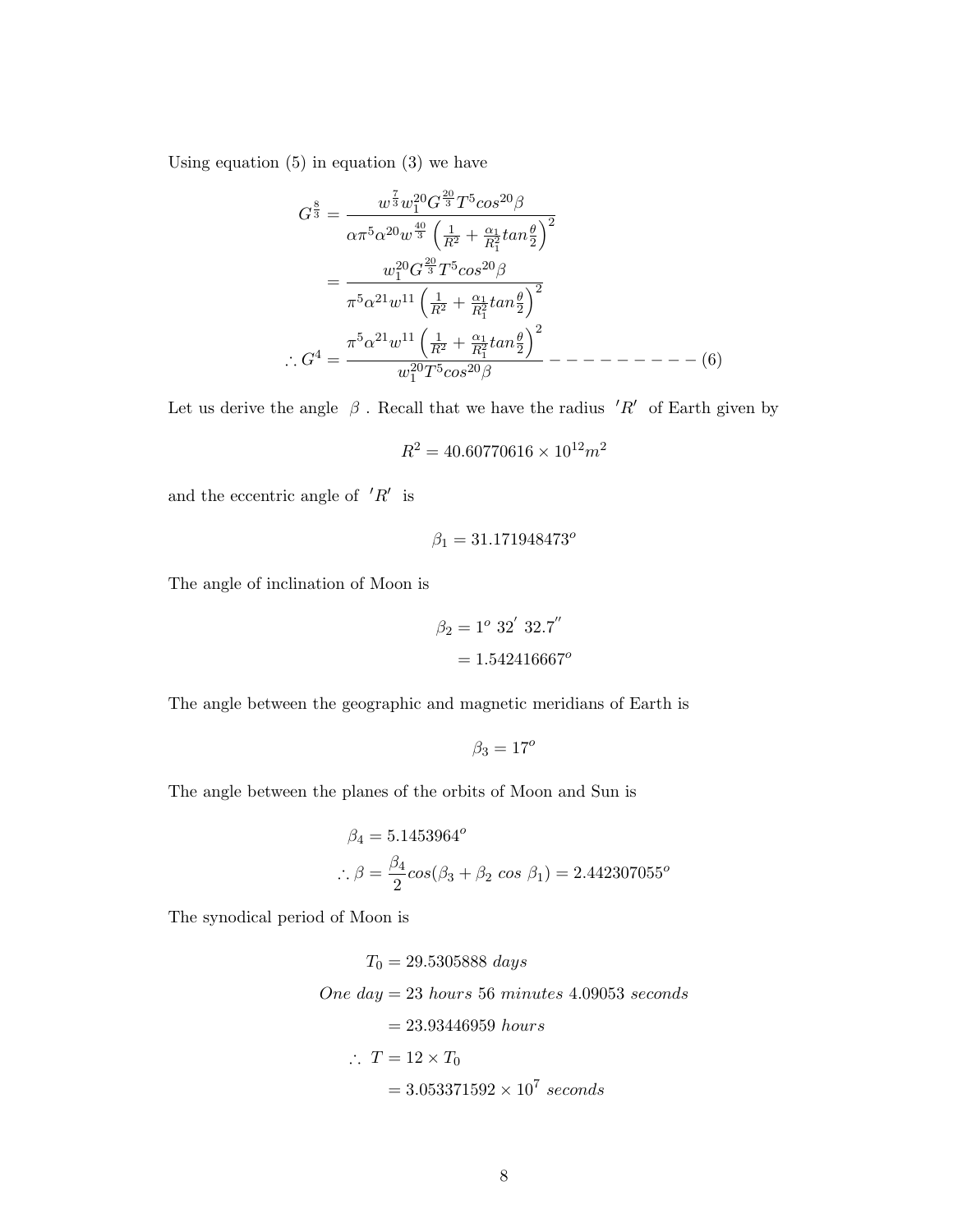The ratio of mass of Earth to the mass of Moon is

$$
M_0 = 81.33079331
$$

The equatorial radius of Earth is

$$
R_0 = 6.37814 \times 10^6 m
$$
  
\n
$$
w = 2.668986971 \times 10^{-6} rad/s
$$
  
\n
$$
w_1 = 7.292115856 \times 10^{-5} rad/s
$$
  
\n
$$
\alpha = 0.9952702095
$$
  
\n
$$
\alpha_1 = 1.229546595 \times 10^{-2}
$$
  
\n
$$
R^2 = 40.60770616 \times 10^{12} m^2
$$

From equation (1) we have

$$
cos\theta = \frac{\sqrt{M_0}w^2a}{w_1^2R_0}
$$
  
=  $\frac{\sqrt{M_0}w^2G^{\frac{1}{3}}M^{\frac{1}{3}}}{w_1^2R_0\alpha w^{\frac{2}{3}}}$  (using equation(2))  
=  $\frac{\sqrt{M_0}w^{\frac{4}{3}}G^{\frac{1}{3}}M^{\frac{1}{3}}}{w_1^2R_0\alpha}$   
=  $\frac{\sqrt{M_0}w^{4/3}G^{\frac{1}{3}}\pi\alpha^4w^{\frac{8}{3}}}{w_1^2R_0\alpha w_1^4G^{\frac{4}{3}}Tcos^4\beta}$  (using equation (4))  
=  $\frac{\sqrt{M_0}w^4\pi\alpha^3}{Gw_1^6R_0Tcos^4\beta}$   
=  $\frac{\phi_1}{G}$  (s a y)

where

$$
\phi_1 = \frac{\sqrt{M_0} w^4 \pi \alpha^3}{w_1^6 R_0 T \cos^4 \beta}
$$
  
= 4.858137957 × 10<sup>-11</sup>

From equation (6) we have

$$
G^{4} = \frac{\pi^{5} \alpha^{21} w^{11}}{w_{1}^{20} T^{5} \cos^{20} \beta} \left(\frac{1}{R^{2}} + \frac{\alpha_{1}}{R_{1}^{2}} \tan \frac{\theta}{2}\right)^{2}
$$

$$
= \phi_{2} \left(\frac{1}{R^{2}} + \frac{\alpha_{1}}{R_{1}^{2}} \tan \frac{\theta}{2}\right)^{2} \quad (s \ a \ y)
$$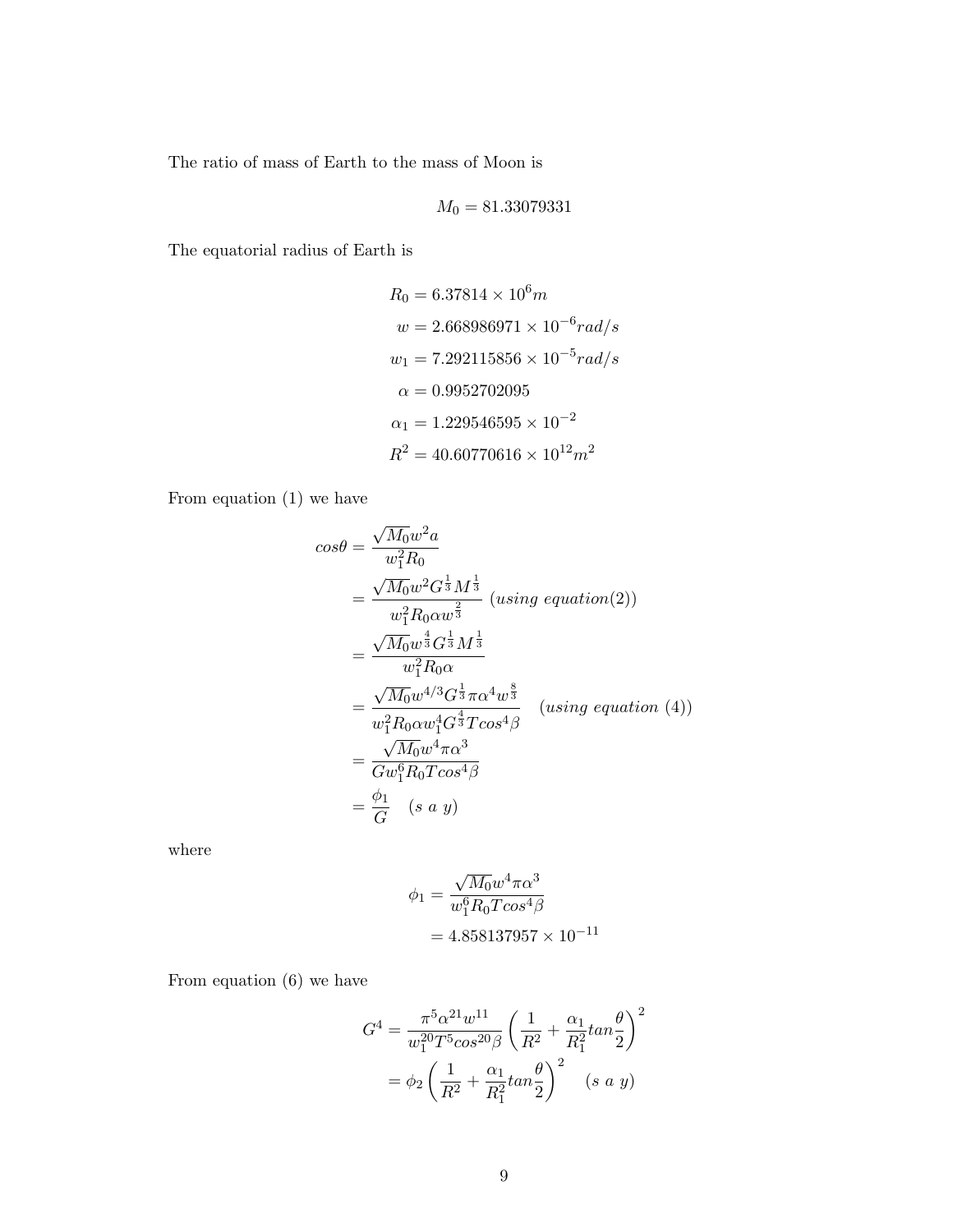where

$$
\phi_2 = \frac{\pi^5 \alpha^{21} w^{11}}{w_1^{20} T^5 \cos^{20} \beta}
$$

$$
= 2.879025302 \times 10^{-14}
$$

The radius of Moon at its mean distance  $'a'$  from Earth is

$$
\psi = 0.25905^o
$$
\n
$$
\therefore R_1 = a \times \psi \times \frac{\pi}{180^o}
$$
\n
$$
= \frac{G^{\frac{1}{3}} M^{\frac{1}{3}} \pi \psi}{\alpha w^{\frac{2}{3}} \times 180} \quad (using \, equation \, (2))
$$
\n
$$
= \frac{G^{\frac{1}{3}} \pi \alpha^4 w^{\frac{8}{3}} \pi \psi}{\alpha w^{\frac{2}{3}} w_1^4 G^{\frac{4}{3}} T \cos^4 \beta \times 180} \quad (using \, equation \, (4))
$$
\n
$$
= \frac{\pi^2 \alpha^3 w^2 \psi}{G \times 180 \times w_1^4 T \cos^4 \beta}
$$
\n
$$
\therefore \frac{\alpha_1}{R_1^2} = \frac{G^2 \times (1.8)^2 \times 10^4 \times \alpha_1 w_1^8 T^2 \cos^8 \beta}{\pi^4 \alpha^6 w^4 \psi^2}
$$
\n
$$
= \phi_3 G^2 \quad (s \, a \, y)
$$

where

$$
\phi_3 = \frac{(1.8)^2 \times 10^4 \times \alpha_1 w_1^8 T^2 cos^8 \beta}{\pi^4 \alpha^6 w^4 \psi^2}
$$

$$
= 9.143697791 \times 10^5
$$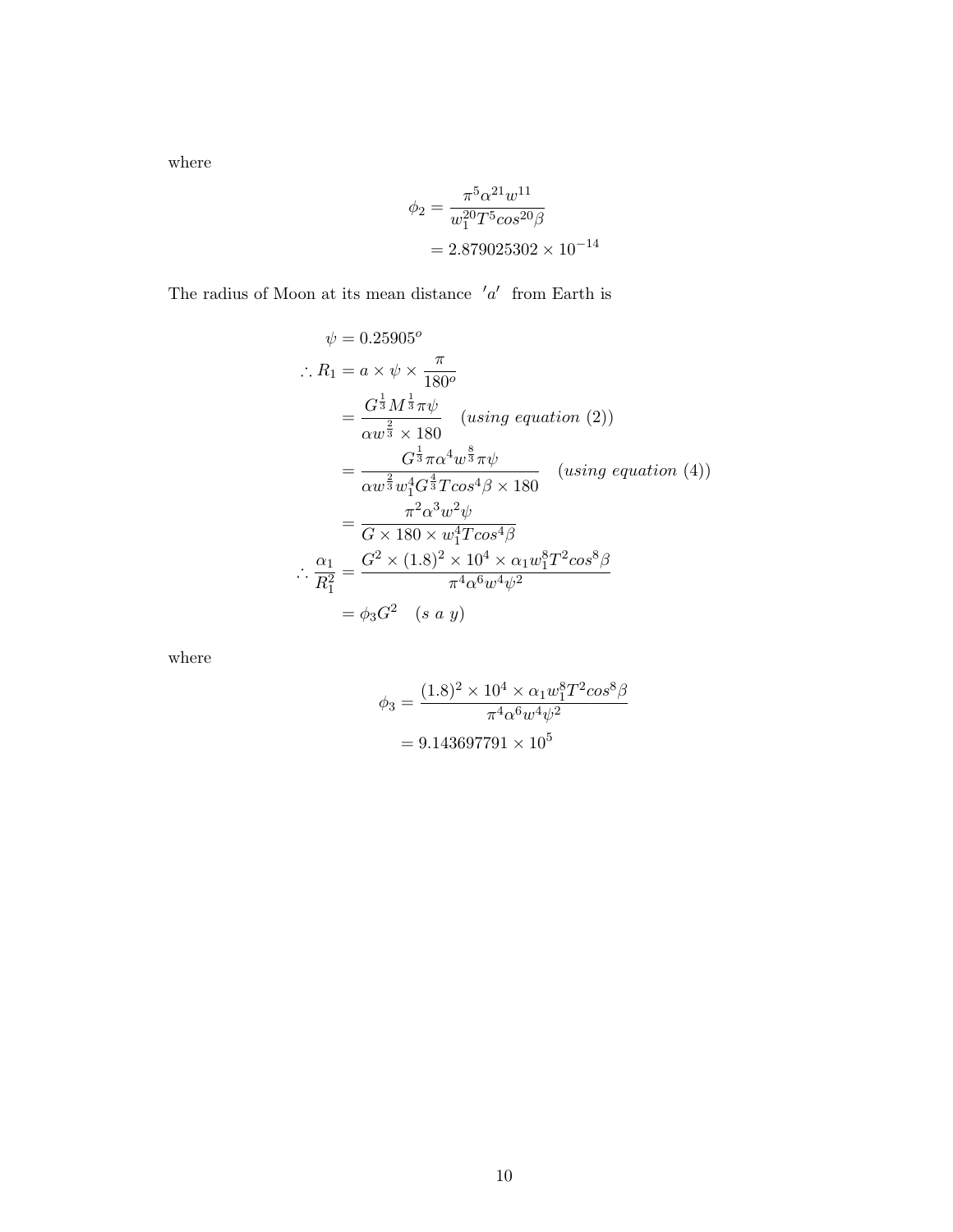Hence,

$$
G^{4} = \phi_{2} \left( \frac{1}{R^{2}} + \phi_{3} G^{2} \tan \frac{\theta}{2} \right)^{2}
$$
  
\n
$$
= \phi_{2} \left( \frac{1}{R^{2}} + \phi_{3} G^{2} \sqrt{\frac{1 - \cos \theta}{1 + \cos \theta}} \right)^{2}
$$
  
\n
$$
= \phi_{2} \left( \frac{1}{R^{2}} + \phi_{3} G^{2} \sqrt{\frac{1 - \phi_{1} / G}{1 + \phi_{1} / G}} \right)^{2} \left( \because \cos \theta = \frac{\phi_{1}}{G} \right)
$$
  
\n
$$
= \phi_{2} \left( \frac{1}{R^{2}} + \phi_{3} G^{2} \sqrt{\frac{G - \phi_{1}}{G + \phi_{1}}} \right)^{2}
$$
  
\n
$$
\therefore G^{2} = \sqrt{\phi_{2}} \left( \frac{1}{R^{2}} + \phi_{3} G^{2} \sqrt{\frac{G - \phi_{1}}{G + \phi_{1}}} \right)
$$
  
\nor, 
$$
\frac{G^{2}}{\sqrt{\phi_{2}}} - \frac{1}{R^{2}} = \phi_{3} G^{2} \sqrt{\frac{G - \phi_{1}}{G + \phi_{1}}}
$$
  
\nor, 
$$
\frac{1}{\sqrt{\phi_{2}}} - \frac{1}{R^{2} G^{2}} = \phi_{3} \sqrt{\frac{G - \phi_{1}}{G + \phi_{1}}}
$$

On iteration it yields the

$$
L.H.S = 3.627235866 \times 10^5
$$

and the

$$
R.H.S = 3.627235872 \times 10^5
$$

for the value of

$$
G = 6.672684704 \times 10^{-11}
$$

Hence, the Gravitational constant is

$$
G = 6.672684704 \times 10^{-11} N.m^2/kg^2
$$

The value of the Gravitational constant  $'G'$  is correct provided for the given ratio of mass of Earth equal to  $5.977 \times 10^{24}$  kg to the mass of Moon equal to  $7.349 \times 10^{22}$  kg.

## 8. Mass of Earth :-

From equation (4) we have

$$
M^{\frac{1}{3}} = \frac{\pi \alpha^4 w^{\frac{8}{3}}}{w_1^4 G^{\frac{4}{3}} T \cos^4 \beta}
$$
  
:. 
$$
M = \frac{\pi^3 \alpha^{12} w^8}{w_1^{12} G^4 T^3 \cos^{12} \beta}
$$
  
= 5.976752949 × 10<sup>24</sup>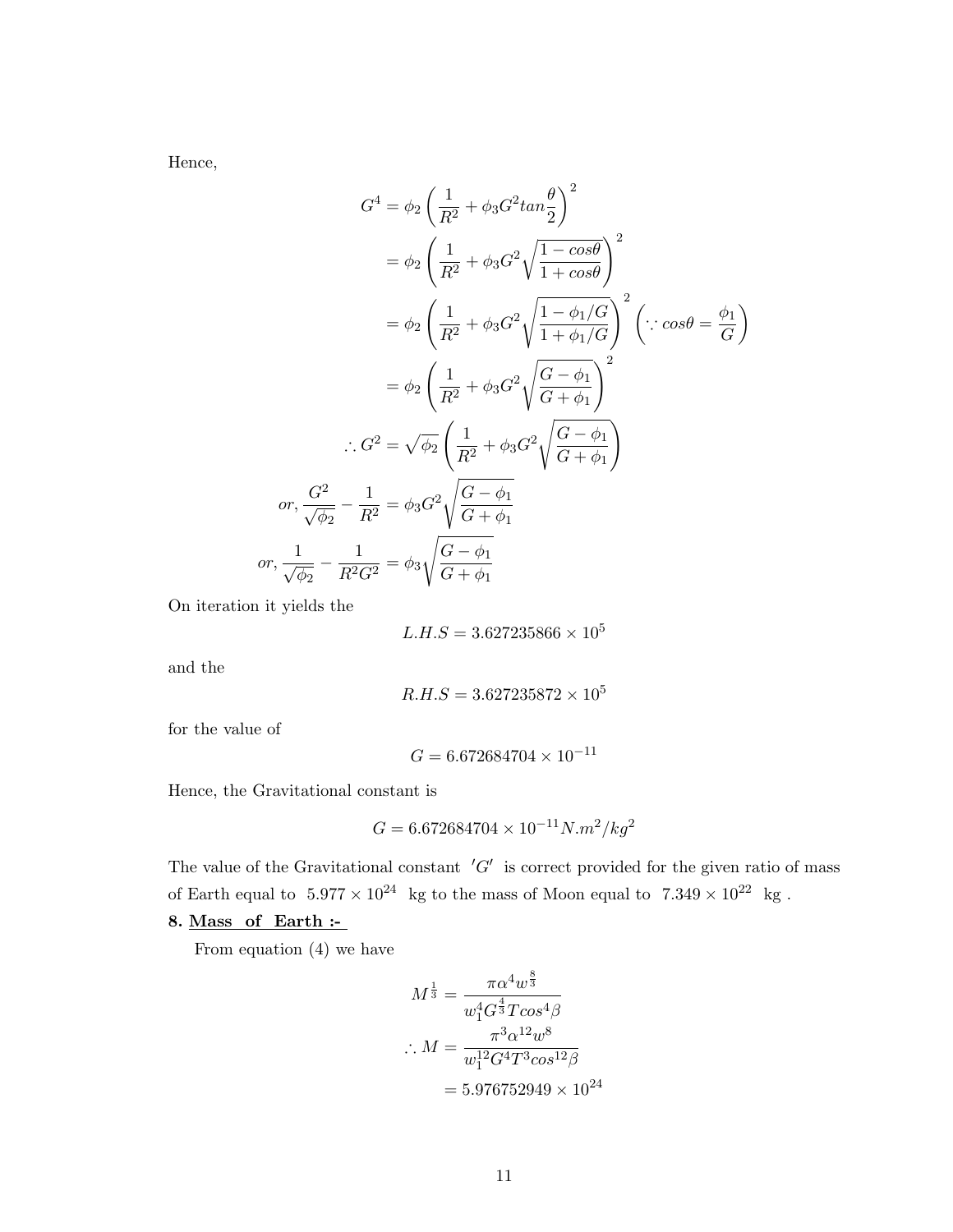is the mass of Earth in kg .

# 9. Mass of Moon : -

The mass of Moon is

$$
M_1 = \frac{M}{M_0}
$$
  
= 7.348696239 × 10<sup>22</sup> kg

# 10. Mean Distance of Moon from Earth :-

The mean distance of Moon from Earth is

$$
a = \frac{1}{\alpha} \left( \frac{GM}{w^2} \right)^{\frac{1}{3}}
$$
  
= 3.843704529 × 10<sup>8</sup>m

## 11. Radius of Moon :-

The radius of Moon at its mean distance  $'a'$  from Earth is

$$
R_1 = a \times \psi \times \frac{\pi}{180^o}
$$

$$
= 1.737844684 \times 10^6 m
$$

## 12. Acceleration due to Gravity of Moon :-

The acceleration due to gravity of Moon is

$$
g_1 = \frac{GM_1}{R_1^2}
$$
  
= 1.623637154 m/s<sup>2</sup>

## 13. Value of  $\theta$ :-

We have

$$
cos\theta = \frac{\sqrt{M_0}w^2a}{w_1^2R_0}
$$

$$
= 0.7280638422
$$

$$
\therefore \theta = 43.27570763^o
$$

14. Value of g :- We have

$$
G = \frac{w^3 a}{g^2}
$$
  

$$
\therefore g = \sqrt{\frac{w^3 a}{G}}
$$
  

$$
= 10.46512394 \ m/s^2
$$